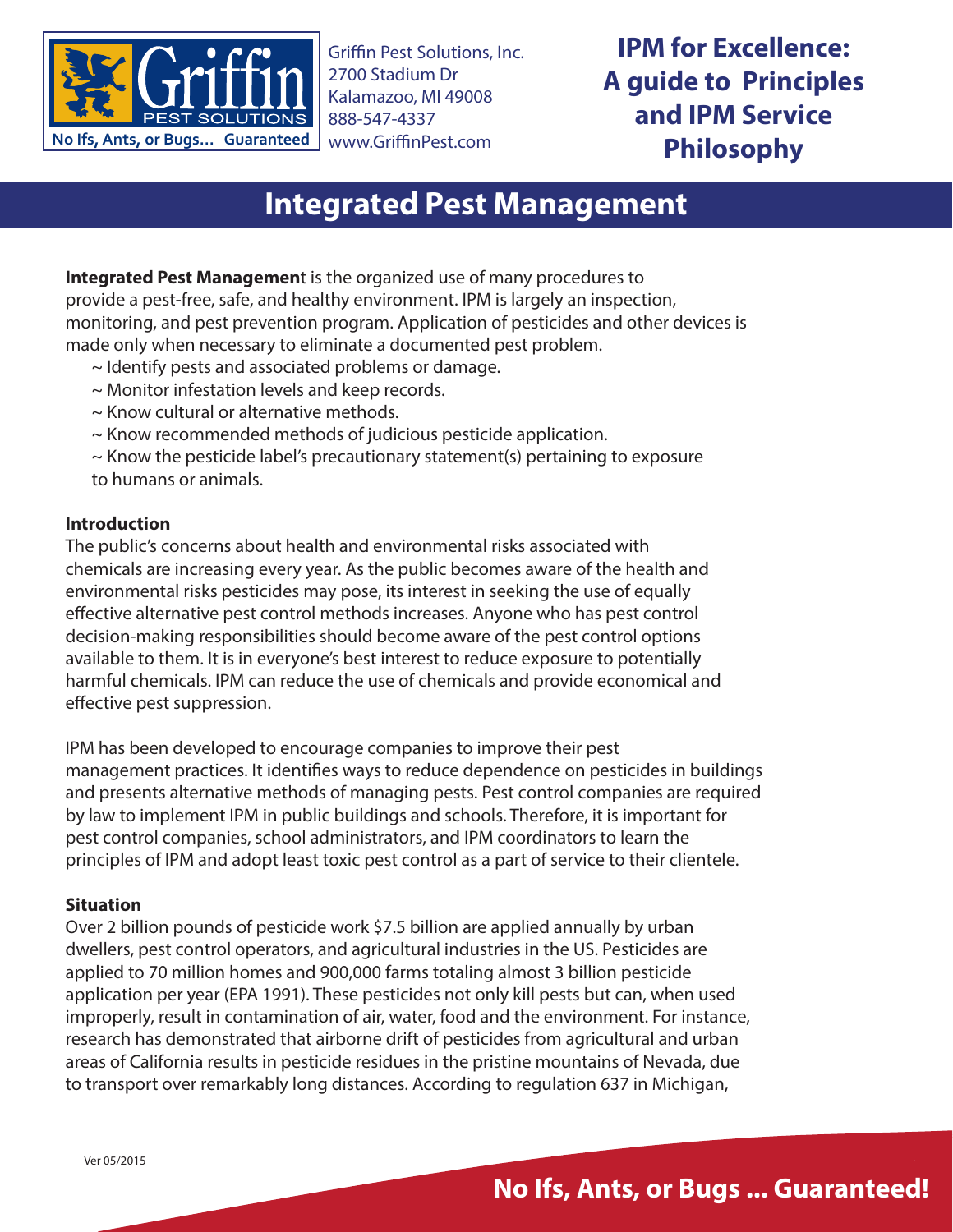before making a pesticide application, an applicator shall 1) determine the likelihood of off-target and 2) determine the direction of possible off-target drift and any sensitive areas that may be impacted. When pesticide off-target drift is anticipated due to the nature of the application, a drift management plan shall be utilized by the applicator to minimize the occurrence and adverse effects of off-target drift. The plan shall include provisions to secure the informed consent of residents in the affected area before making the application. If, in the course of making an application when off-target drift is not anticipated, there arises an occurrence of off-target drift, the applicator shall notify the residents in the affected area either verbally or with appropriate signs before leaving the application site. The drift management plan shall include drift minimization practices. Additionally, several municipalities have restricted the use of pesticides in public buildings to reduce liability from human exposure to airborne or dislodgeable residues. For example, the 1990 EPA Non-occupational Pesticide Exposure Study (NOPES) evaluated 1,501 houses in Jacksonville, FL and 2472 houses in Springfield, MA and found up to 30 times greater pesticide residues in Jacksonville than Springfield.

Water can be contaminated with pesticides by runoff from treated areas and improper disposal of pesticides. For instance, in the 1992 National Home and Garden Pesticide Use Survey, EPA found that 1/3 of diluted pesticides were discarded down the sink and 2/3 of concentrated pesticides were thrown into trash (EPA 1992) to end up in landfills where contamination of water is a primary concern.

Pesticides applied in agriculture can result in residues in food, and those applied in homes can be breathed and dislodged by crawling children. The food we eat is generally free from toxic pesticide residues, but a 1992 survey by the USDA's Pesticide Data Program found over 1% of food samples were in violation of standards. Recently, children have been pointed out as being especially at risk because of their low body weight and greater sensitivity to pesticides compared to adults.

In another sector, the National Pollution Discharge Elimination System (NPDES) program recently implemented by EPA requires municipalities and counties to develop specific long-term plans to reduce pollutants in storm water runoff. A key component will be to mitigate pesticide contamination. Another program, the Worker Protection Standard for Agricultural Pesticides Regulation, will require exposure restrictions and work training so that employee safety is insured. Consequently, many agricultural producers, counties and municipalities are facing increased regulation regarding pesticides and are searching for alternatives to traditional pesticide applications.

Least toxic pest control using Integrated Pest Management (IPM) strategies can significantly reduce pesticide usage and subsequent exposure. IPM emphasizes nonchemical pest control technologies while ensuring adequate protection from pests. Michigan has a public mandate to protect the health and welfare of residents and to protect the environment from pesticides by using IPM.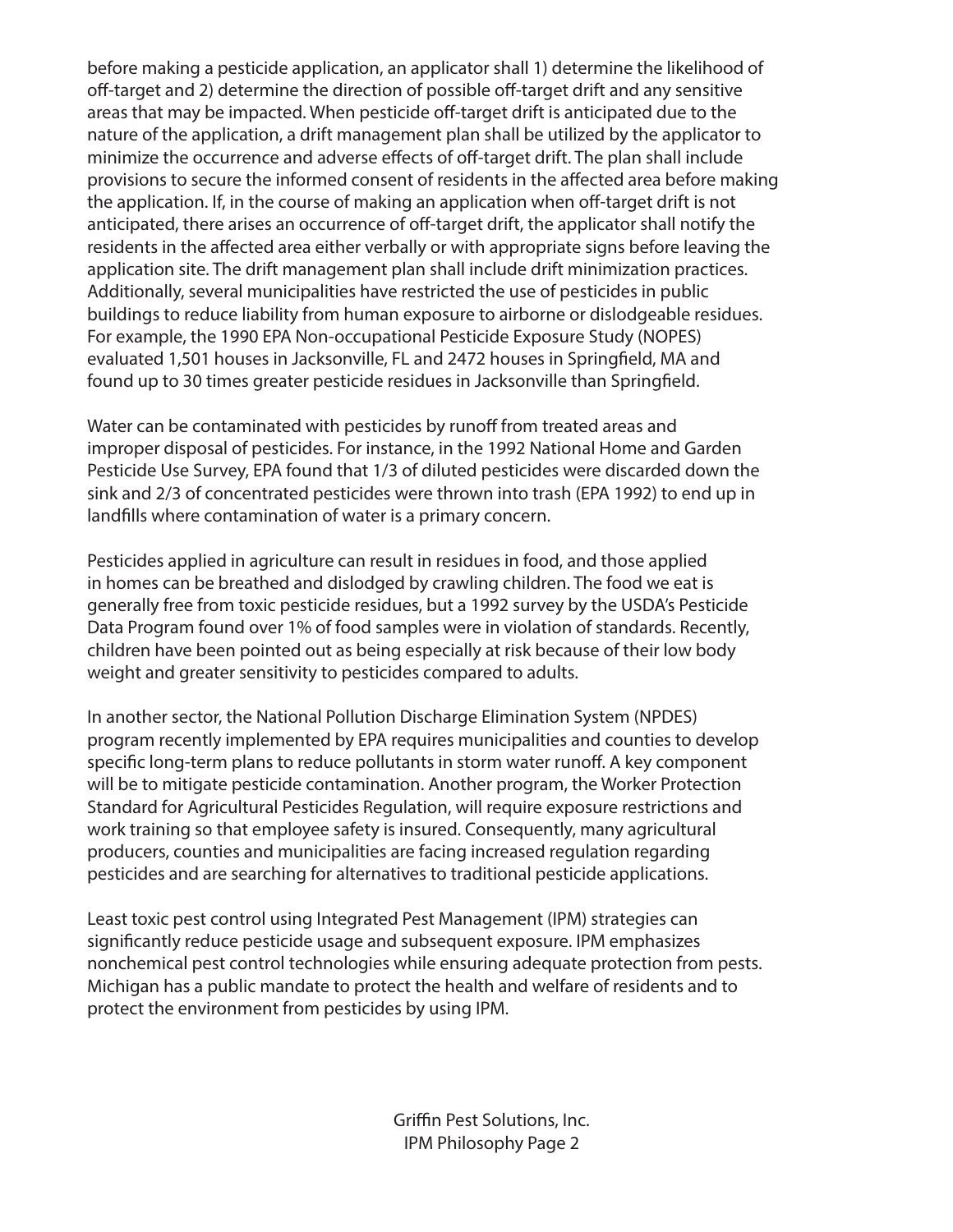#### **Integrated Pest Management (IPM)**

IPM is an effective and environmentally sensitive approach to pest management that relies on a combination of common sense practices. IPM programs use current, comprehensive information on the life cycles of pests and their interactions with the environment. This information, in combination with available pest control methods, is used to manage pest damage by the most economical means, and with the least possible hazard to people, property, and the environment. IPM programs take advantage of all pest management options possibly including, but not limited to, the judicious use of pesticides.

Understanding pest needs is essential to implementing IPM effectively. Pests seek habitats that provide basic needs such as air, moisture, food and shelter. Pest populations can be prevented or controlled by creating inhospitable environments, by removing some of the basic elements pests need to survive, or by simply blocking their access into building. Pests may also be managed by other methods such as traps, vacuums, or pesticides. An understanding of what pests need in order to survive is essential before action is taken.

#### **Establishing an IPM Program**

An efficient IPM program can be integrated with an existing pest management plan and other activities. Activities such as preventative maintenance, janitorial practices, landscaping, occupant education, and staff training are all part of an IPM program. The following steps are required to develop an IPM decision network:

Step 1. Develop an official IPM policy statement. This useful first step in making the transition from a conventional pesticide program to an IPM program goes beyond simply stating a commitment to support and implement an IPM approach. It acts as a guide for the pest manager to use in developing a specific IPM program.

Step 2. Designate pest management roles for customer, pest management personnel, and key decision makers. Assure good communication among them. Educate or train the people involved in their respective roles.

Step 3. Set pest management objectives for the site(s). For every site, pest management objectives will differ. The type of pest management sought should be outlined.

Step 4. Inspect site(s) and identify and monitor pest populations for potential problems.

Step 5. Set action thresholds. These are the levels of pest populations or site environmental conditions that require remedial action.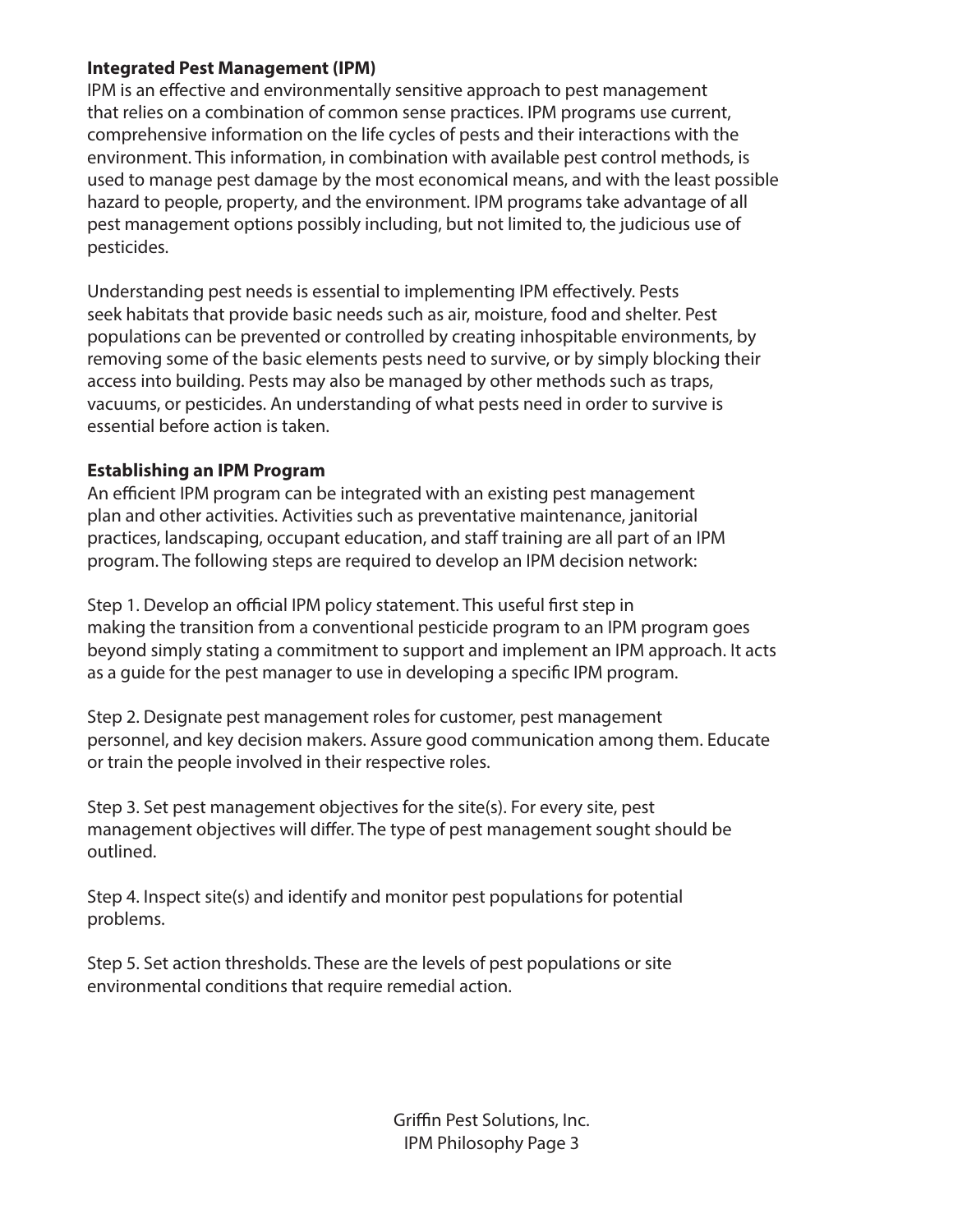Step 6. Apply IPM strategies to control pests. These includes redesigning and repairing structures, improving sanitation, employing pest-resistant plant varieties, establishing watering and mowing practices, and applying pesticides judiciously.

Step 7. Evaluate results to determine if pest management objectives are reached, and keep written records of all aspects of the program.

#### **Educating IPM Participants**

An IPM program should include a commitment to the education of the customer. All occupants must understand the basic concepts of IPM and who o contact with questions or problems. Specific instructions should be provided on what to do and what not to do. For example, customers should not bring and use pesticides on their own at the IPM site. All pesticide products, including those purchased at a retail store, should be applied only by designated qualified personnel. Educating and training staff to function within an IPM context is important to the success of an in-house IPM program.

All customers should learn about the basic concepts of IPM and how these principles are being applied. Customers need to understand how their own behavior helps alleviate or contributes to pest problems.

#### **Inspecting, Identifying and Monitoring**

An IPM program consists of a cycle of inspecting, identifying, monitoring, evaluating and choosing the appropriate method of control. Routine inspection and accurate identification of pests are vital steps in IPM to ensure that control methods will be effective. Once the pest has been identified and the source of its activity pinpointed, habitat modifications – primarily, exclusion, repair, and sanitation efforts – may greatly reduce the prevalence of the pest. Monitoring includes inspecting areas for pest evidence, entry points, food, water, and harborage sites, and estimating pest population levels. The information gained through monitoring is evaluated to determine whether the action threshold had been exceeded and what can be done in the way of prevention.

#### **Applying IPM Strategies**

Pest prevention measures can be incorporated into existing structures. Such preventive measures reduce the need for pesticide applications and include sanitation and structural repair, employing physical and mechanical controls such as screens, traps, weeders, air doors, etc. Specific IPM strategies for specific sites are provided below. (Note: Every site will experience slightly different combinations of pests.)

#### **Evaluating Results and Record Keeping**

Successful practice of IPM relies on accurate record keeping. Record keeping allows evaluation of IPM to determine if pest management objectives have been met. Keeping accurate records also leads to better decision-making and more efficient procurement. Accurate records of inspecting, identifying, and monitoring activities show changes in the site environment (reduced availability of food, water, or shelter), physical changes (exclusion and repairs), pest population changes (increased or reduced numbers, older or younger pests), or changes in the amount of damage or loss.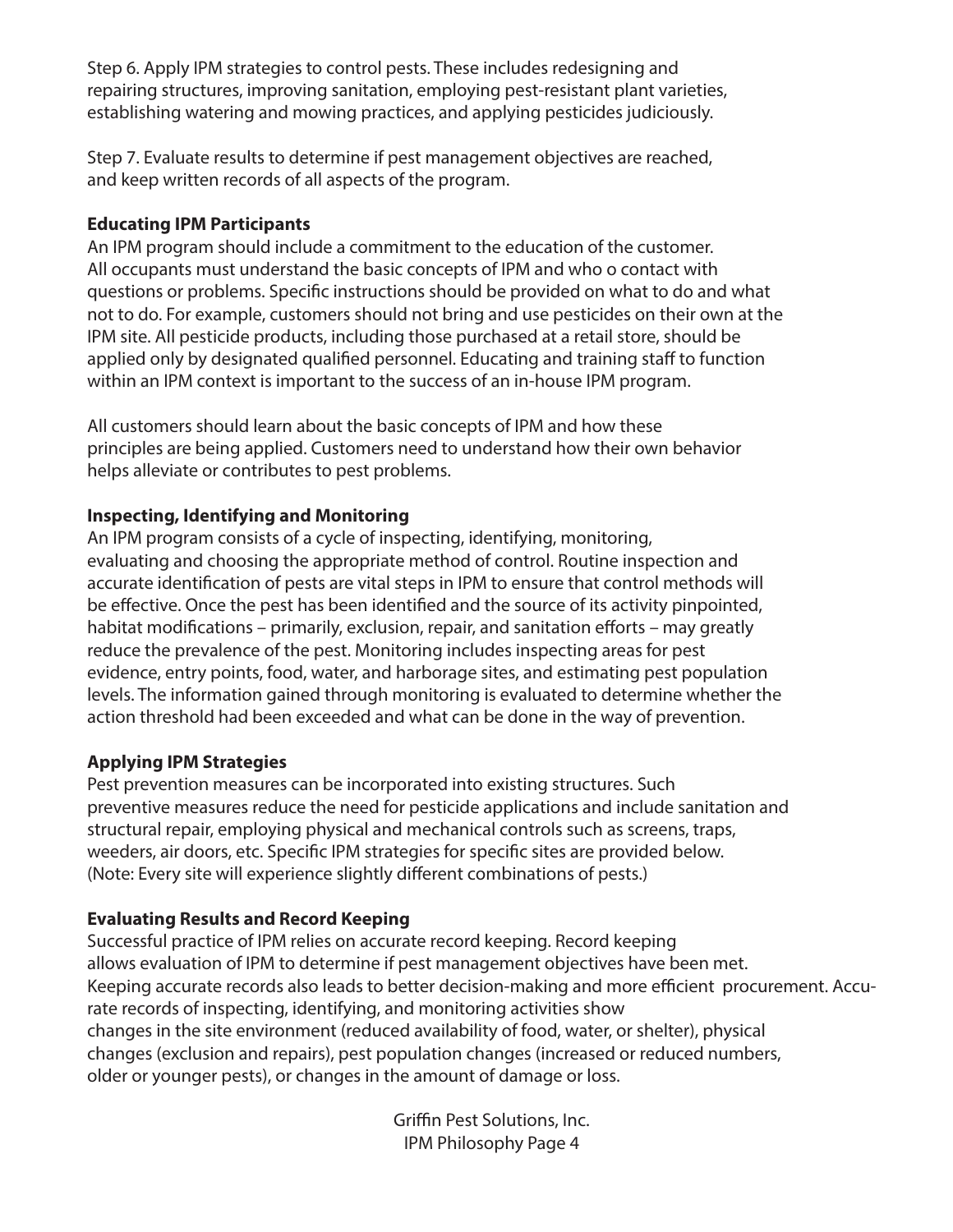A complete and accurate pest management log should be maintained for each property and kept in the office of the designated pest manager. Pesticide use records should also be maintained to meet any requirements of the state regulatory and local regulation. The logbook should contain the following items:

~ A copy of the Pest Management Plan and service schedule for the property.

 $\sim$  A copy of the current EPA-registered label and the current MSDS for each pesticide product used.

 $\sim$  Pest surveillance data sheets, which record, in a systematic fashion, the type and number of pests or other indicators of pest population levels revealed by the monitoring program for the site. Examples include date, number, location and rodent species trapped or carcasses removed as well as date, number, and location of new rat burrows observed.

 $\sim$  A diagram noting the location of pest activity, including the location of all traps, trapping devices, and bait station in or around the site.

**Developing an Official Policy Statement** A policy statement should state the intent of the pest control company and customer to implement an IPM program. It should briefly provide guidance on what specifically is expected – the incorporation of existing services into an IPM program and the education and involvement of everyone.

~ Structural and landscape pests can pose significant problems to people property, and the environment. Pesticides can also pose risks to people, property, and the environment. It is therefore the policy of this Pest Control Company to incorporate Integrated Pest Management (IPM) procedures for control of structural and landscape pests.

~ Pests are populations of organisms, animals, plants, or microorganisms that interfere with use of the site for human purposes. Strategies for managing pest populations will be influenced by the pest species and whether that species poses a threat to people problem or the environment.

 $\sim$  Pests will be managed to:

~ Reduce any potential human health hazard or to protect against a significant threat to public safety.

~ Prevent loss of or damage to structures or property. Prevent pests from spreading into the community, or to plant and animal populations beyond the site.

~ Enhance the quality of life for students, staff and others.IPM procedures will determine when to control pests and whether to use mechanical,

physical, chemical, cultural, or biological means. IPM practitioners depend on current, comprehensive information on the pest and its environment and the best available pest control methods. Applying IPM principles prevents unacceptable levels of pest activity and damage by the most economical means and with the least possible hazard to people, property, and the environment.

 $\sim$  The choice of using a pesticide will be based on a review of all other available options and a determination that the options are not acceptable or are not feasible. Cost or staffing considerations alone will not be adequate justification for use of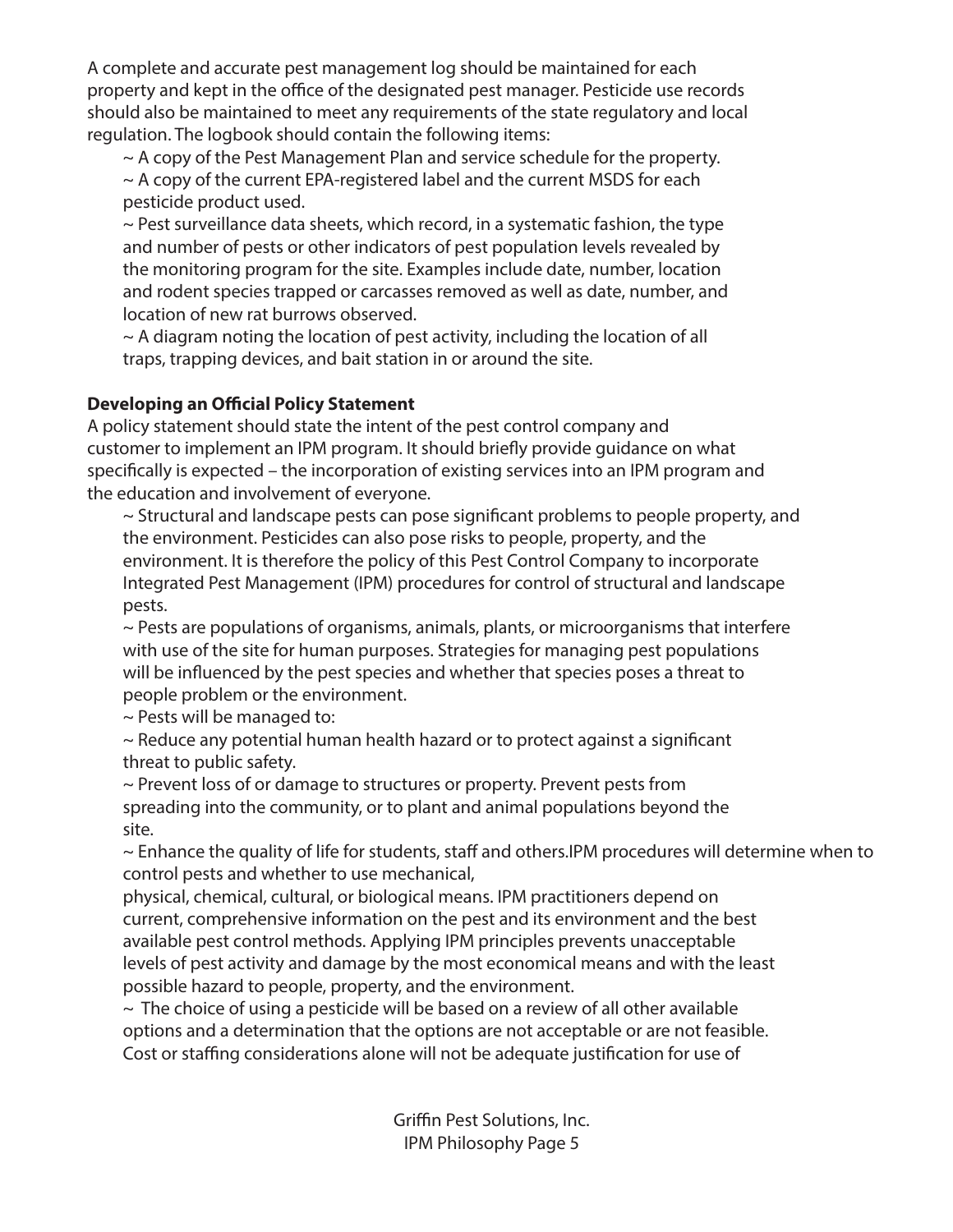chemical control agents, and selected nonchemical pest management methods will be implemented whenever possible, to provide the desired control. It is the policy of this Pest Control Company to utilize IPM principles to manage pest population adequately. The full range of alternatives, including no action, will be considered. ~ When it is determined that a pesticide must be used in order to meet important management goals, the least hazardous material will be chosen.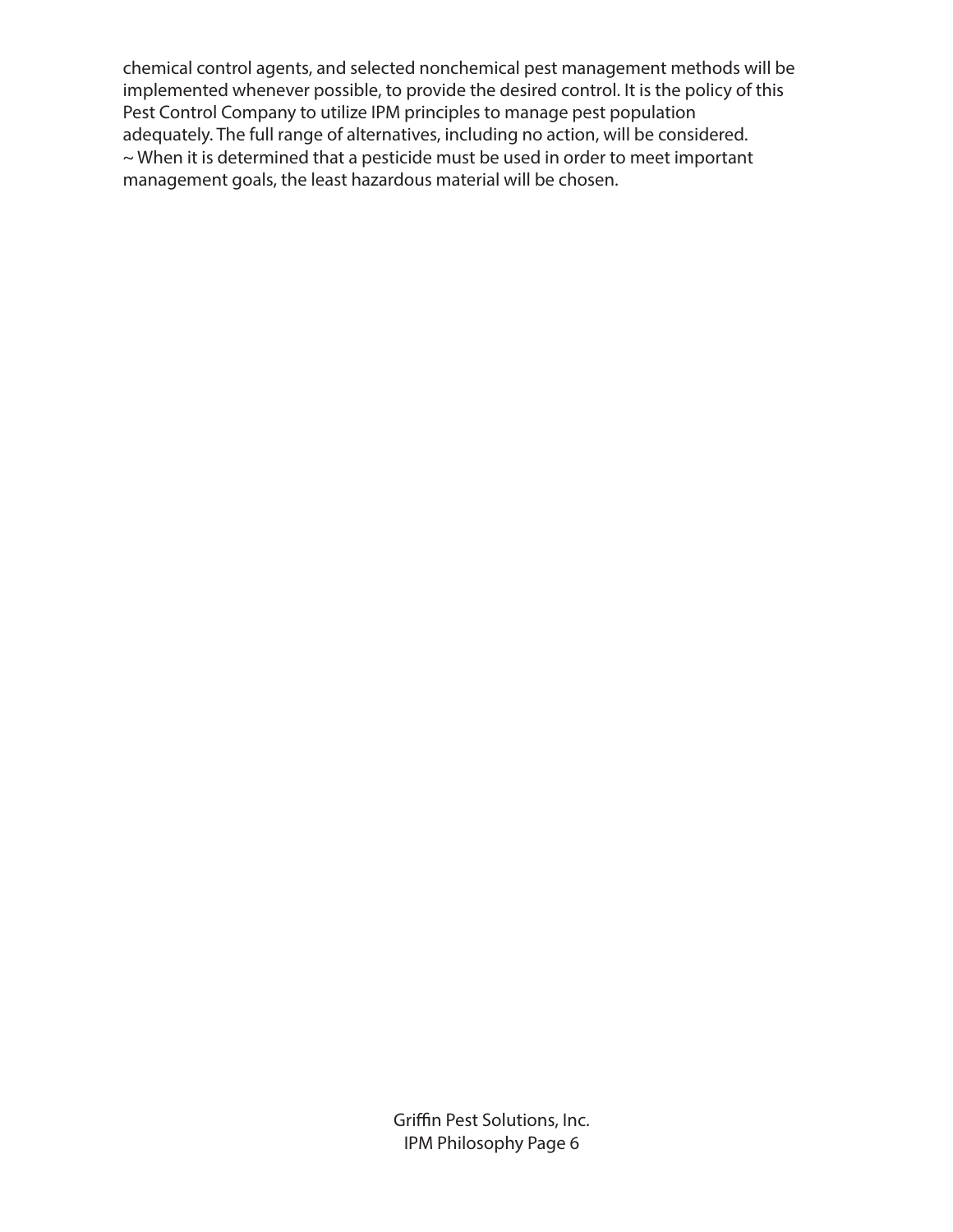#### Contract Guide Specification for Integrated Pest Management Programs in Government Buildings and Schools

#### *This document is intended for general guidance only and does not pertain to any actual contract.*

#### 1. GENERAL

a. Description of Program: This specification is part of a comprehensive Integrated Pest Management (IPM) program for the premises listed herein. IPM is a process for achieving long term, environmentally sound pest suppression through the use of a wide variety of technological and management practices. Control strategies in an IPM program extend beyond the application of pesticides to include structural and procedural modifications that reduce the food, water, harborage, and access used by pests.

b. Contractor Service Requirements: The Contractor shall furnish all supervision, labor, materials, and equipment necessary to accomplish the surveillance, trapping, pesticide application, and pest removal components of the IPM program. The Contractor shall also provide detailed, site-specific recommendations for structural and procedural modifications to aid in pest prevention.

#### 2. PESTS INCLUDED AND EXCLUDED

a. The Contractor Shall Adequately Suppress the Following Pests:

i. Indoor populations of rats, mice, cockroaches, ants, flies, spiders,

and any other arthropod pests no specifically excluded from the contract.

ii. Populations of the above pests that are located outside of the specified buildings, but within the property boundaries of the buildings.

iii. Winged termite swarmers emerging indoors.

iv. Individuals of all excluded pest populations that are incidental invaders inside buildings.

b. Populations of the Following Pests are Excluded From This Contract:

i. Birds, bats, snakes, and all other vertebrates than commensal rodents.

ii. Termites and other wood-destroying organisms.

iii. Mosquitoes.

iv. Pests that primarily feed on outdoor vegetation.

#### 3. INITIAL BUILDING INSPECTIONS

The Contractor shall complete a thorough, initial inspection of each building or site at least five (5) working days prior to the starting date of the contract. The purpose of the initial inspection is for the Contractor to evaluate the pest control needs of all premises and to identify problem areas and any equipment, structural features, or management practices that are contributing to pest infestations. Access to building space shall be coordinated with the Contracting Officer's Representative (COR). The COR will inform the Contractor of any restrictions or areas requiring special scheduling.

#### 4. PEST CONTROL PLAN

The Contractor shall submit to the COR a Pest Control Plan at least five (5) working days prior to the starting date of the contract. Upon receipt of the Pest Control Plan, the COR will render a decision regarding its acceptability within two (2) working days. If aspects of the Pest Control Plan are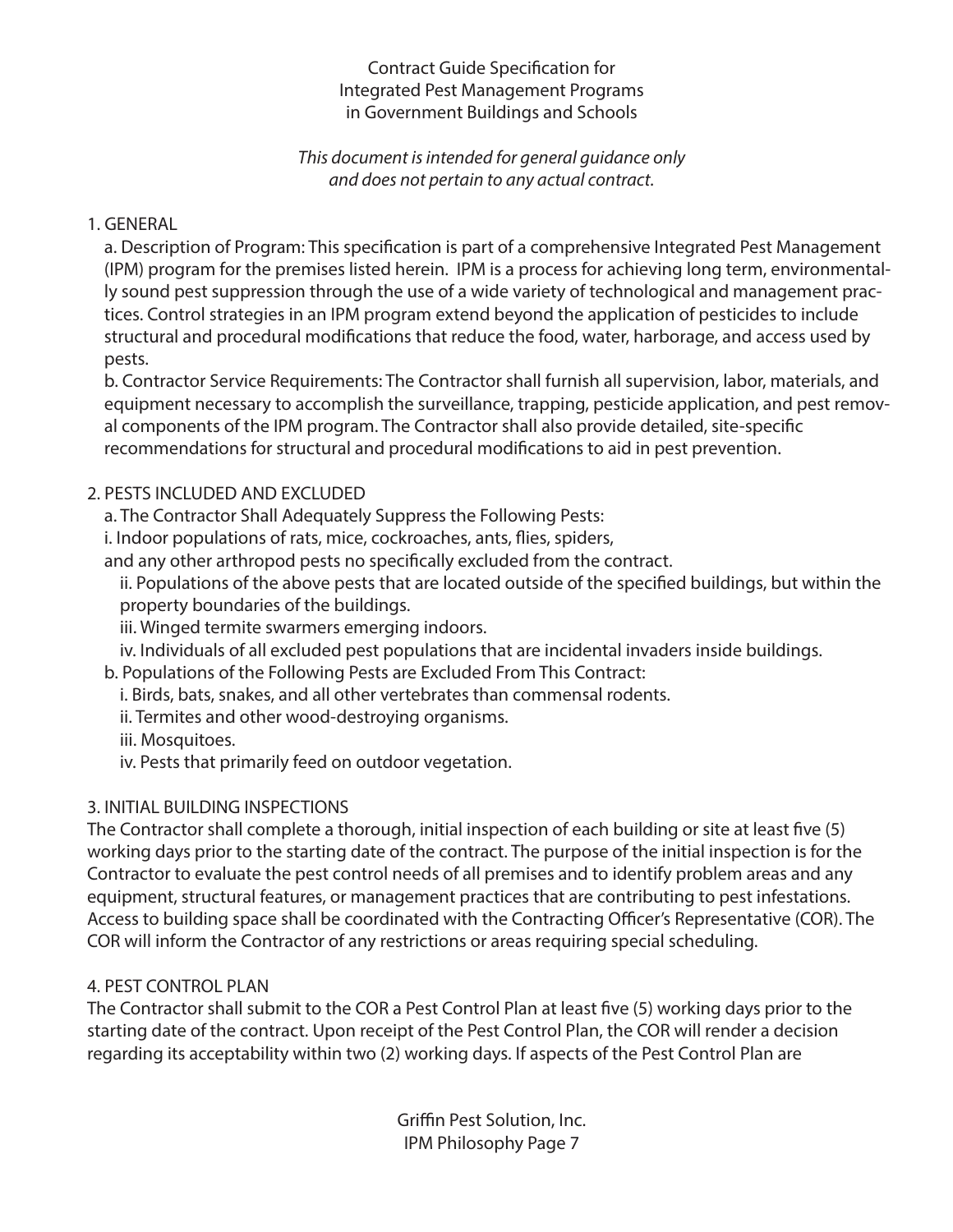or disapproved, the Contractor shall have two (2) working days to submit revisions. The Contractor shall be on-site to perform the initial service visit for each building within the first five (5) working days of the contract. The Pest Control Plan shall consist of five parts as follows:

a. Proposed Materials and Equipment for Service: The Contractor shall provide current labels and material Safety Data Sheets (MSDS Sheets) of all pesticides to be used, and brand names of pesticide application equipment, rodent bait boxes, insect and rodent trapping devices, pest monitoring devices, pest surveillance and detection equipment, and any other pest control devices or equipment that may be used to provide service.

b. Proposed Methods for Monitoring and Surveillance: The Contractor shall describe methods and procedures to be used for identifying sites of pest harborage and access, and for making objective assessments of pest population levels throughout the term of the contract.

c. Service Schedule for Each building or Site: The Contractor shall provide complete service schedules that include weekly or monthly frequency of Contractor visits, specific day(s) of the week of Contractor visits, and approximate duration of each visit.

d. Description of any Structural or Operational Change That Would Facilitate the Pest Control Effort: The Contractor shall describe site-specific solutions for observed sources of pest food, water, harborage, and access.

e. Commercial Pesticide Applicator Certificates or Licenses: The Contractor shall provide photocopies of the business' Pest Control License from Michigan Department of Agriculture and Consumer Services and Pesticide Applicator Certificates in General Household Pest Control for every Contractor employee who will be performing on-site service under this contract. The Contractor shall be responsible for carrying out work according to the approved Pest Control Plan. The contractor shall receive the concurrence of the COR prior to implementing any subsequent changes to the approved Pest Control Plan, including additional or replacement pesticides and on-site service personnel.

#### 5. RECORD KEEPING

The Contractor shall be responsible for maintaining a pest control logbook or file for each building or site specified in this contract. These records shall be kept on site and maintained on each visit by the Contractor. Each logbook or file shall contain at least the following items:

a. Pest Control Plan: A copy of the Contractor's approved Pest control Plan, including labels and MSDS sheets for all pesticides used in the building, brand names of all pest control devices and equipment used in the buildings, and the Contractor's service schedule for the buildings.

b. Work Request and Inspection Forms: Work Request and Inspection Forms will be used to advise the Contractor of routine service requests and to document the performance of all work, including emergency work. Upon completion of service visit to the building or site, the Contractor's employee performing the service shall complete, sign and date the form, and return it to the logbook or file on the same or succeeding day of the service rendered.

c. Contractor's Service Report Forms: Customer copies of a Contractor's Service Report Form documenting all information on pesticide application.

#### 6. MANNER AND TIME TO CONDUCT SERVICE

a. Time Frame of Service Visits: The Contractor shall perform routine pest control services that do not adversely affect tenant health or productivity during the regular hours of operation in buildings. When it is necessary to perform work outside of the regularly scheduled hours set forth in the Pest Control Plan, the Contractor shall notify the COR at least one (1) day in advance.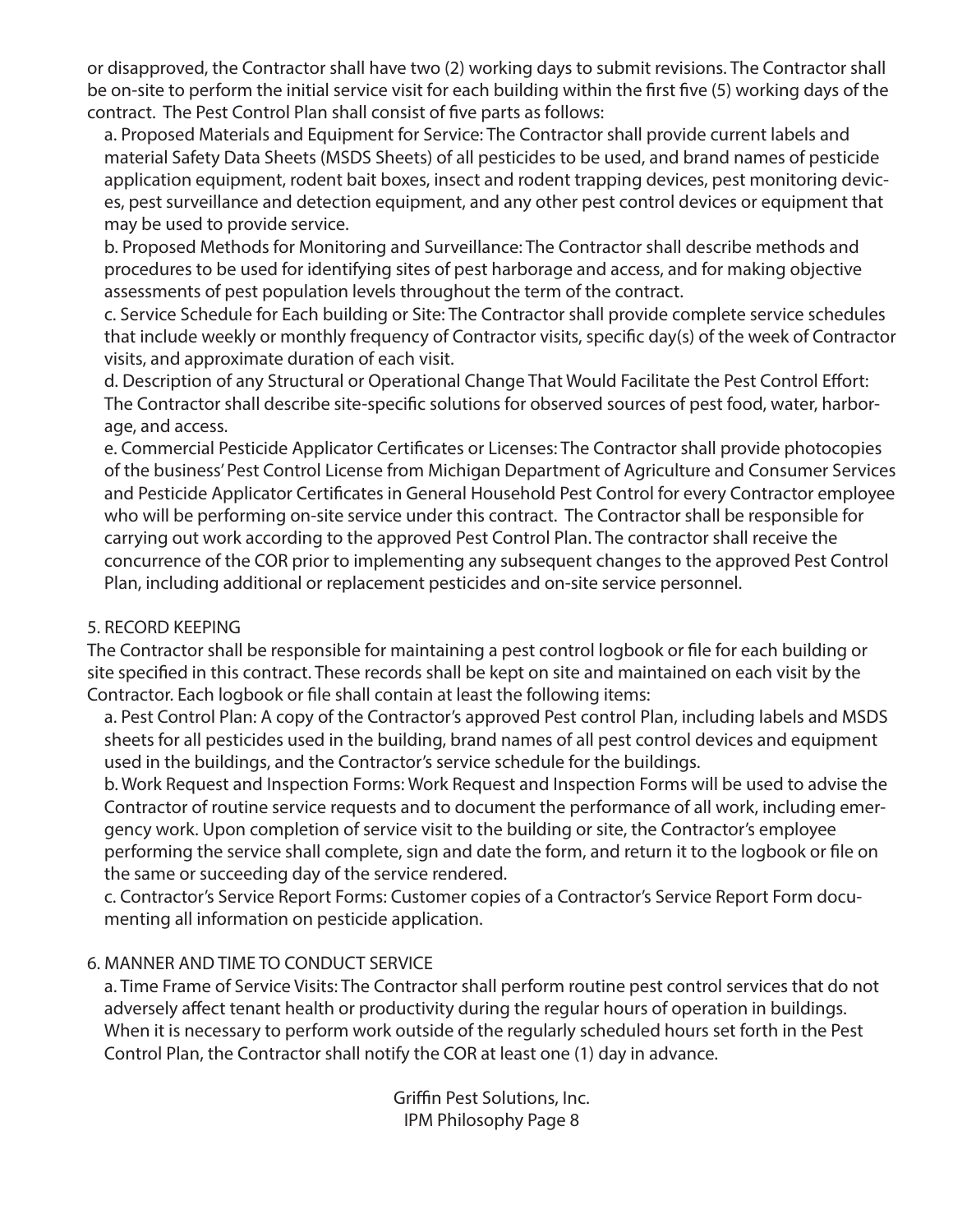#### b. Safety and Health:

i. The Contractor shall observe all safety precautions throughout the performance of this contract. All work shall comply with applicable state and municipal safety and health requirements. Where there is a conflict between applicable regulations, the most stringent will apply.

ii. The Contractor shall assume full responsibility and liability for compliance with all applicable regulations pertaining to the health and safety of personnel during the execution of work.

c. Special Entrance: Certain areas within some buildings may require special instructions for persons entering them. Any restrictions associated with these special areas will be explained by the COR. The Contractor shall adhere to these restrictions and incorporate them into the Pest Control Plan. d. Uniforms and Protective Clothing: All Contractor personnel working in or around buildings designated under this contract shall wear distinctive uniform clothing. The Contractor shall determine the need for and provide any personal protective items required for the safe performance of work. Protective clothing, equipment, and devices shall, as a minimum, conform to U.S. Occupational Safety and Health Administrations (OSHA) standards for the products being used. e. Vehicles: Vehicles used by the Contractor shall be identified in accordance

with state and local regulations.

#### 7. SENSITIVE AREAS AND EMERGENCY SERVICE

"Sensitive area" means any of the following:

(i) Occupied school buildings, together with any land that is part of the same property and is within 100 feet of such buildings, and including any playground, athletic field, or other such facilities which are in the vicinity of school buildings and which are in use at the time of the pesticide application. (ii) Developed recreation areas that are open to the public accommodation, including any of the following:

- (a) Developed public or commercial campgrounds
- (b) Developed picnic areas
- (c) Marked roadside areas
- (d) Marked publicly owned or maintained hiking trails
- (e) Developed park and recreation facilities
- (f) Playgrounds
- (g) Playing fields

(h) Other areas that are developed for organized sports or recreation

(iii) Apiary locations that are registered with the department.(iv) Water bodies, including plotted streams, brooks, rivers, ponds, and lakes, if any such water body contains water at the time of the pesticide application.

(v) Organic farms as defined in R 285.637.1(o).

(vi) Health care facilities.

(vii) Commercial preschool and day-care facilities that are located in buildings which are identified by signs or other means and which are recognizable to the public.

(viii) Posted school bus stops which are identified by signs and which are recognizable to the public. "Emergency situation" means an occurrence which is not reasonably foreseeable and which requires attention and action before the time required for notice pursuant to R 285.637.15(9) in order to protect or enhance the health or safety of those reasonably believed to be involved with, or exposed to, the occurrence. R285.637.15 (9) states Prior notification shall be provided no later than the day before the scheduled application date and may be conveyed by any of the following means: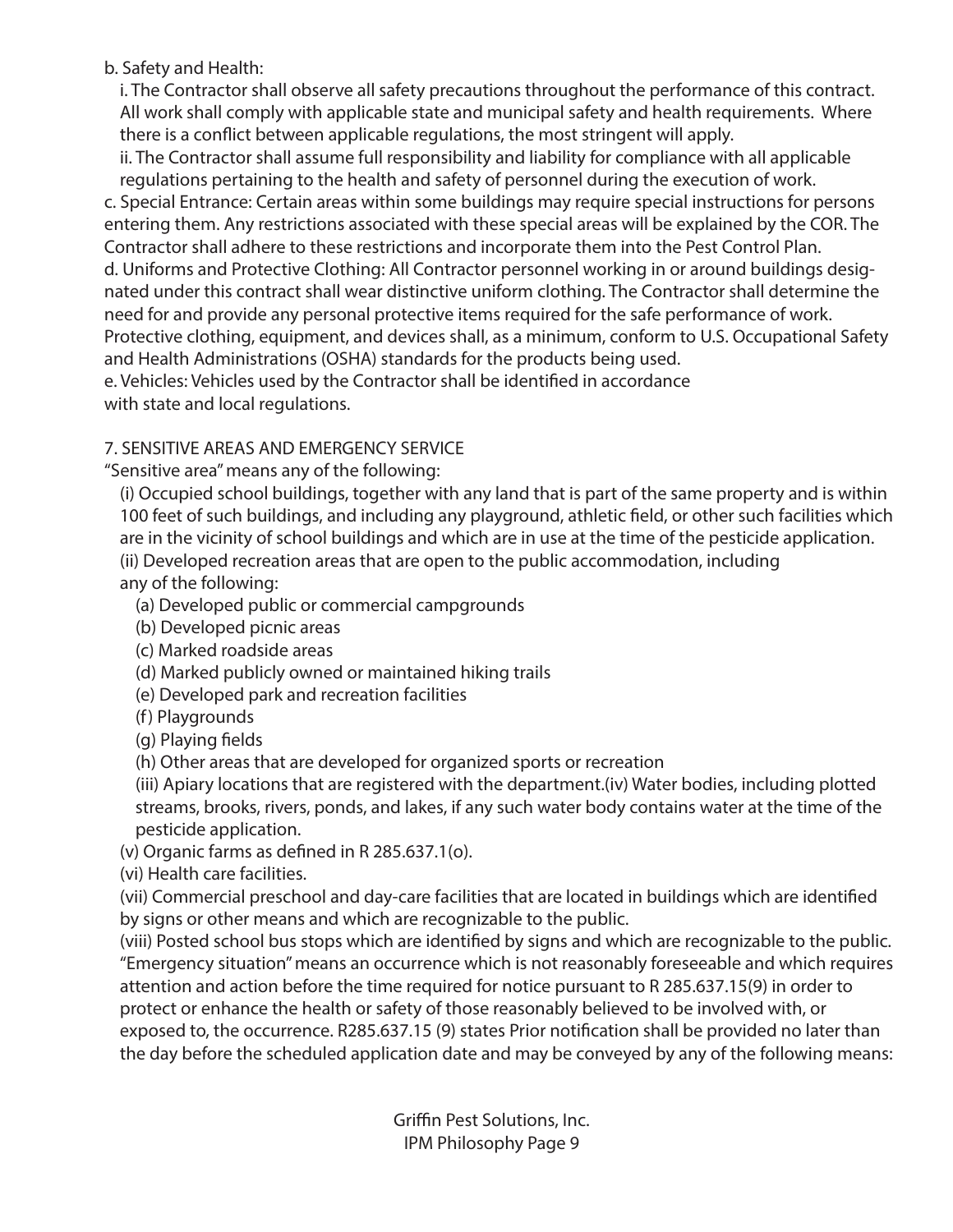(a) A telephone call where direct contact is made with a parent or guardian or where a message is recorded on an answering machine.

(b) A written notice mailed not less than 3 days before application.

(c) A written notice sent home with the child.

(d) During the months when school is not in regular session, school administrators may utilize a message notification system, such as voice mail, that parents or guardians may access at least 1 day before application. If this alternative is utilized, parents or guardians shall be advised of the telephone number where the information may be obtained.

### 8. CONTRACTORS AND CONTRACTOR PERSONNEL

All contractors must be licensed as a qualified pest control business with MDACS. Throughout the term of this contract, all Contractor personnel providing on-site pest control service must maintain certification as Certified Pesticide Applicators in the category of General Household Pest Control. Uncertified individuals working under the supervision of a Certified Applicator will not be permitted to provide under this contract.

#### 9. USE OF PESTICIDES

The Contractor shall be responsible for application of pesticides according to the label. All pesticides used by the Contractor must be registered with the U.S. Environmental Protection Agency (EPA), state and/or local jurisdiction. Transport, handling, and use of all pesticides shall be in strict accordance with the manufacturer's label instructions and all applicable Federal, state and local laws and regulations. The Contractor shall adhere to the following rules for pesticide use:

a. Approved Products: The Contractor shall not apply any pesticide product that has not been included in the Pest Control Plan or approved in writing by the COR.

b. Pesticide Storage: The Contractor shall not store any pesticide product on the premises listed herein.

c. Application by Need: Pesticide application shall be according to need and not by schedule. As a general rule, application of pesticides in any inside or outside area shall not occur unless visual inspections or monitoring devices indicate the presence of pests in that specific area. Preventative pesticide treatments of areas where surveillance indicates a potential insect or rodent infestation are acceptable on a case-by-case basis. Written approval must be granted by COR prior to any preventative application.

d. Minimizing Risk: When pesticide use is necessary, the Contractor shall employ the least hazardous material, most precise application technique, and minimum quantity of pesticide necessary to achieve control.

#### 10. INSECT CONTROL

a. Emphasis on Non-pesticide Methods: The Contractor shall use non-pesticide methods of control wherever possible. For Example:

i. Portable vacuums rather than pesticide sprays shall be used for initial cleanouts of cockroach infestations, for swarming (winged) ants and termites, and for control of spiders in webs wherever appropriate.

ii. Trapping devices rather than pesticide sprays shall be used for indoor fly control wherever appropriate.

b. Application of Insecticides to Cracks and Crevices: As a general rule, the Contractor shall apply all insecticides as "crack and crevice" treatments only, defined in this contract as treatments in which the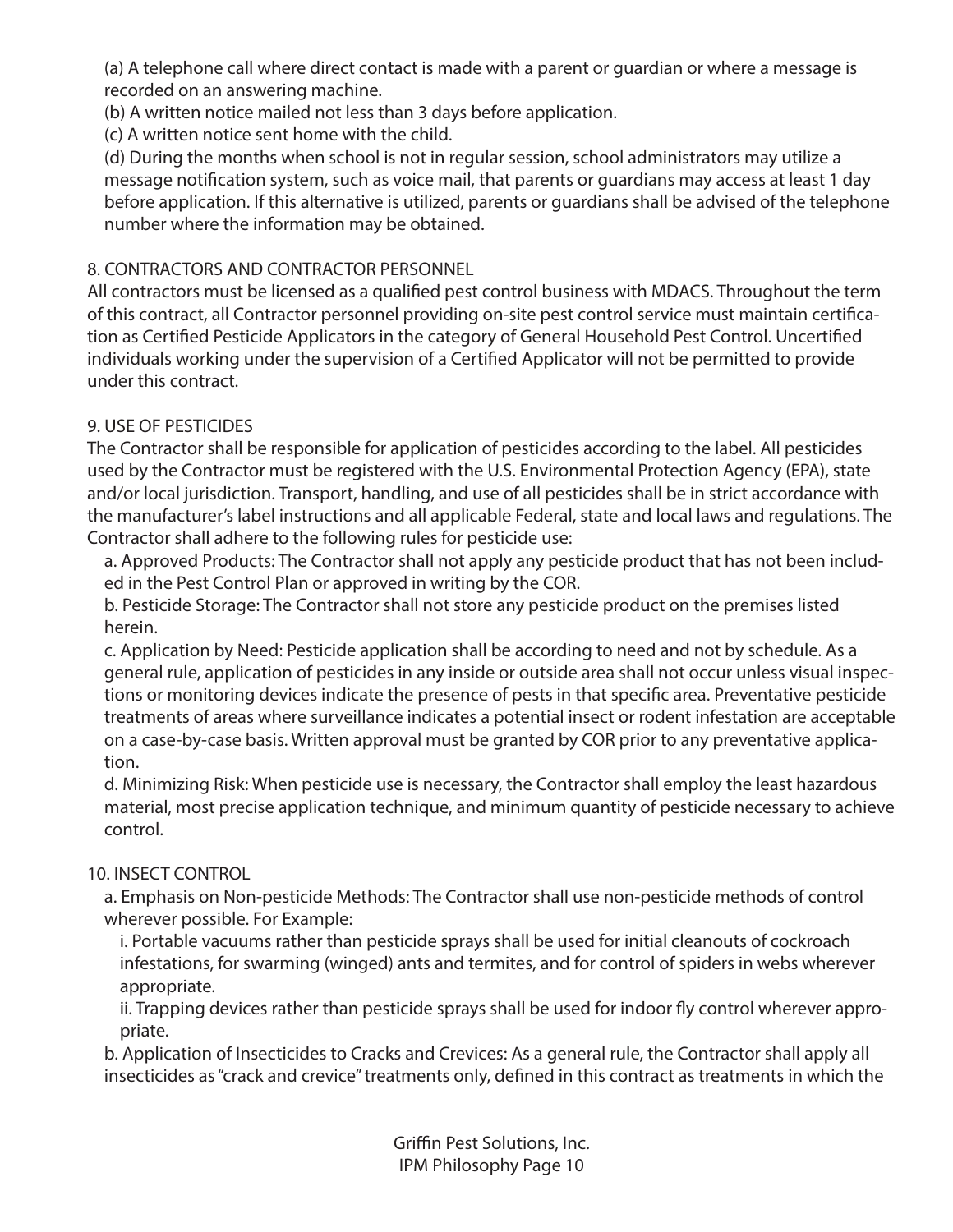the formulated insecticide is not able to be contacted or is not visible to a bystander during or after the application process.

c. Application of Insecticides to Exposed Surfaces or as Space Sprays: Application of insecticides to exposed surfaces or as space sprays (including fogs, mists, and ultra-low volume applications) shall be restricted to unique situations where no alternative measures are practical. The Contractor shall obtain the approval of the COR prior to any application of insecticide to an exposed surface or space spray treatment. No surface application or space spray shall be made while tenant personnel are present. The Contractor shall take all necessary precautions to ensure tenant and employee safety, and allnecessary steps to ensure the containment of the pesticide to the site of application.

d. Insecticide Bait Formulations: Bait formulations shall be used for cockroach and ant control wherever appropriate.

e. Monitoring: Sticky traps shall be used to guide and evaluate indoor insect control efforts wherever necessary.

#### 11. RODENT CONTROL

a. Indoor Trapping: As a general rule, rodent control inside occupied buildings shall be accomplished with trapping devices only. All such devices shall be concealed out of the general view and in protected areas so as not to be affected by routine cleaning and other operations. Trapping devices shall be checked on a schedule approved by the COR. The Contractor shall be responsible for disposing of all trapped rodents and all rodent carcasses in an appropriate manner.

b. Use of Rodenticides: In exceptional circumstances, when rodenticides are deemed essential for adequate rodent control inside occupied buildings, the Contractor shall obtain the approval of the COR prior to making any interior rodenticide treatment. All rodenticides, regardless of packaging, shall be

placed either in locations not accessible to children, pets, wildlife, and domestic animals, or in EPA-approved tamper-resistant bait boxes. As a general rule, rodenticide application outside buildings shall emphasize the direct treatment of rodent burrows wherever feasible.

c. Use of bait boxes: Frequency of bait box servicing shall depend upon the level of rodent infestation. All bait boxes shall be maintained in accordance with EPA regulations, with an emphasis on the safety of non-target organisms. The Contractor shall adhere to the following five points:

i. All bait boxes shall be placed out of the general view, in locations where they will not be disturbed by routine operations.

ii. The lids of all bait boxes shall be securely locked or fastened shut.

iii. All bait boxes shall be securely attached or anchored to the floor, ground, wall or other immovable surface, so that the box cannot be picked up or moved.

iv. Bait shall always be placed in the baffle-protected feeding chamber of the box and never in the runway of the box.

v. All bait boxes shall be labeled on the inside with the Contractor's business name and address, and dated by the Contractor's employee at the time of installation and each servicing.

#### 12. STRUCTURAL MODIFICATIONS AND RECOMMENDATIONS

Throughout the term of this contract, the Contractor shall be responsible for advising the COR about any structural, sanitary, or procedural modifications that would reduce pest food, water, harborage, or access. The contractor shall be responsible for adequately suppressing all pests include in the contract regardless of whether or not the suggested modifications are implemented. The Contractor will not be held responsible for carrying out structural modifications as part of the pest control effort. However,